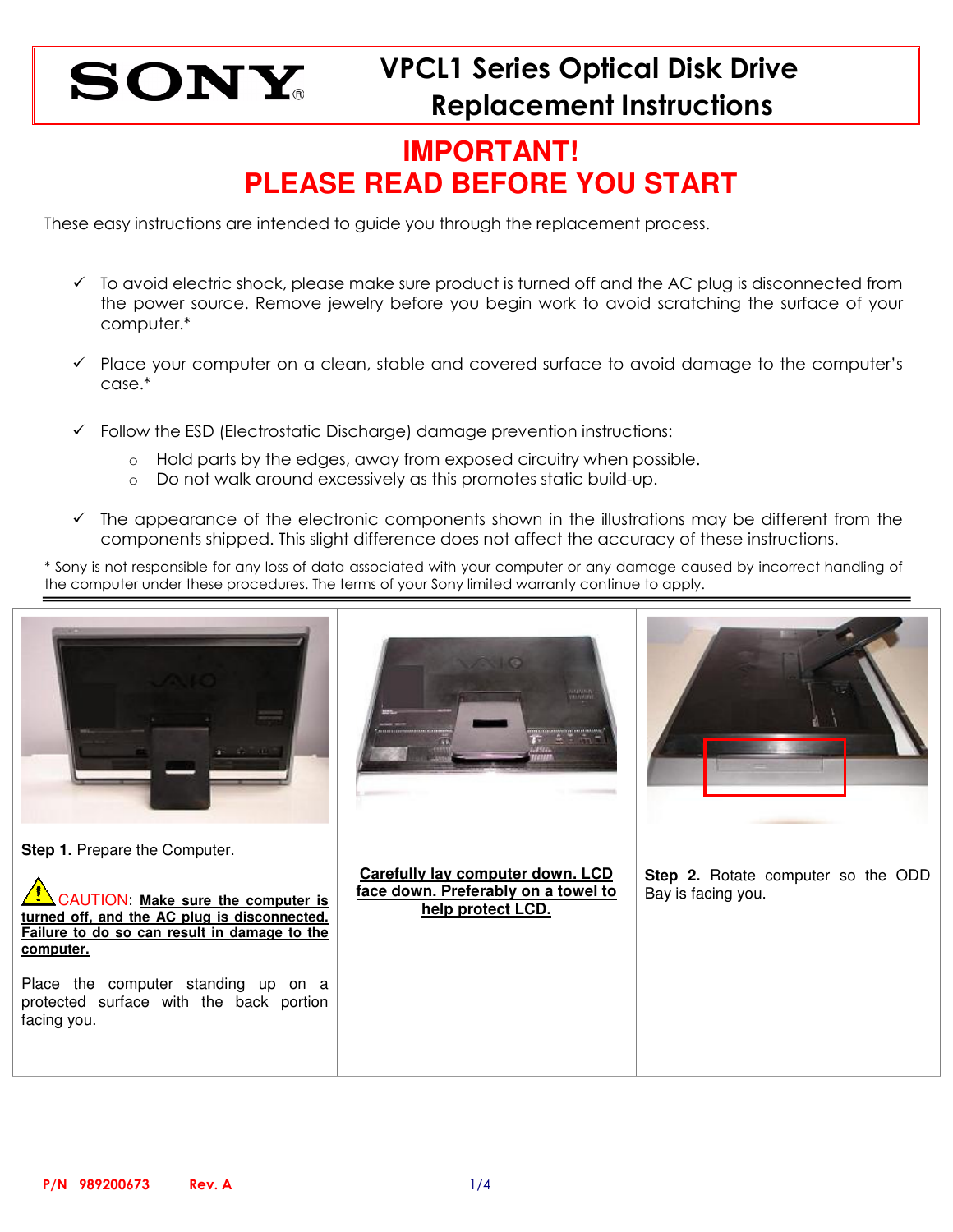

## VPCL1 Series Optical Disk Drive Replacement Instructions





**Step 3.** Locate ODD manual eject hole. Manually eject the ODD using a paper clip to eject via eject hole.

**Step 4.** Identify the (2) screws securing the ODD to the computer.



**Step 5.** Using the included magnetic screwdriver, loosen the (4) screws securing the ODD Assembly.



Step 6. Pull ODD tray all the way out to Step 7. Once ODD is released from **COMPETELY REMOVING.** expose side brackets. Use these brackets to help release ODD from connector.



**Step 7.** Once ODD is released from connector continue to slide ODD assembly out.



**CLOSE ODD BEFORE** 



**Step 8.** After the ODD is completely removed, **identify the (5) side screws** that mount the HDD brackets to the HDD.



**Step 9.** Holding the edge of the HDD, remove each screw and set the screw aside. **These screws will be used to mount the HDD brackets onto the new HDD.**



**Step 10.** All (5) screws and brackets should now be removed from old HDD.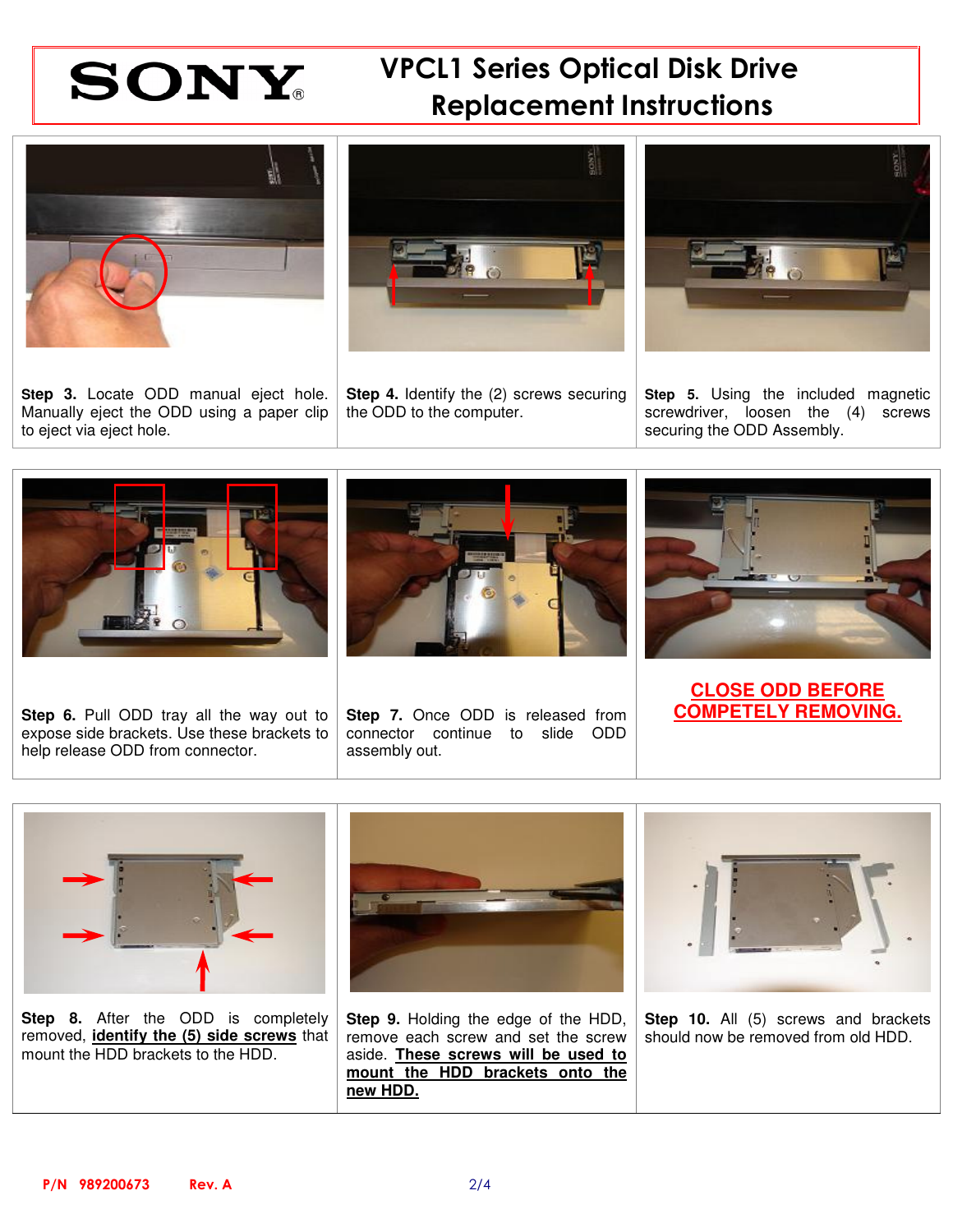# SONY<sup>WCL1</sup> Series Optical Disk Drive Replacement Instructions



**Step 11.** Take the new ODD and bezel provided in the CRU kit and prepare for assembly.



Note! Identify tabs on the bezel and tab holes located on the ODD.



**Step 12.** Align the tabs on the bezel with the tab holes located on the ODD. Firmly but carefully press the bezel into place.



**Step 13.** Position the new ODD (Label side down) and identify the correct bracket with the correct side it is to be mounted. Notice the different shapes for each bracket and the way the available screw holes should align.



**Step 14.** Firmly but carefully hold the ODD and begin the re-installation of the screws & brackets.



**Note! Flat surface of bracket should sit flush with silver side of ODD.**



**Step 15.** To install the new drive, hold the optical drive by the edges and align it with the bay opening.



**Step 16.** To ensure proper assembly and connection, with even force push the ODD back into place. You should feel ODD connect to connector. (Optical drive should be sitting flush with the edge of the computer)



**Step 17.** Manually eject the ODD to secure the new ODD to the computer.